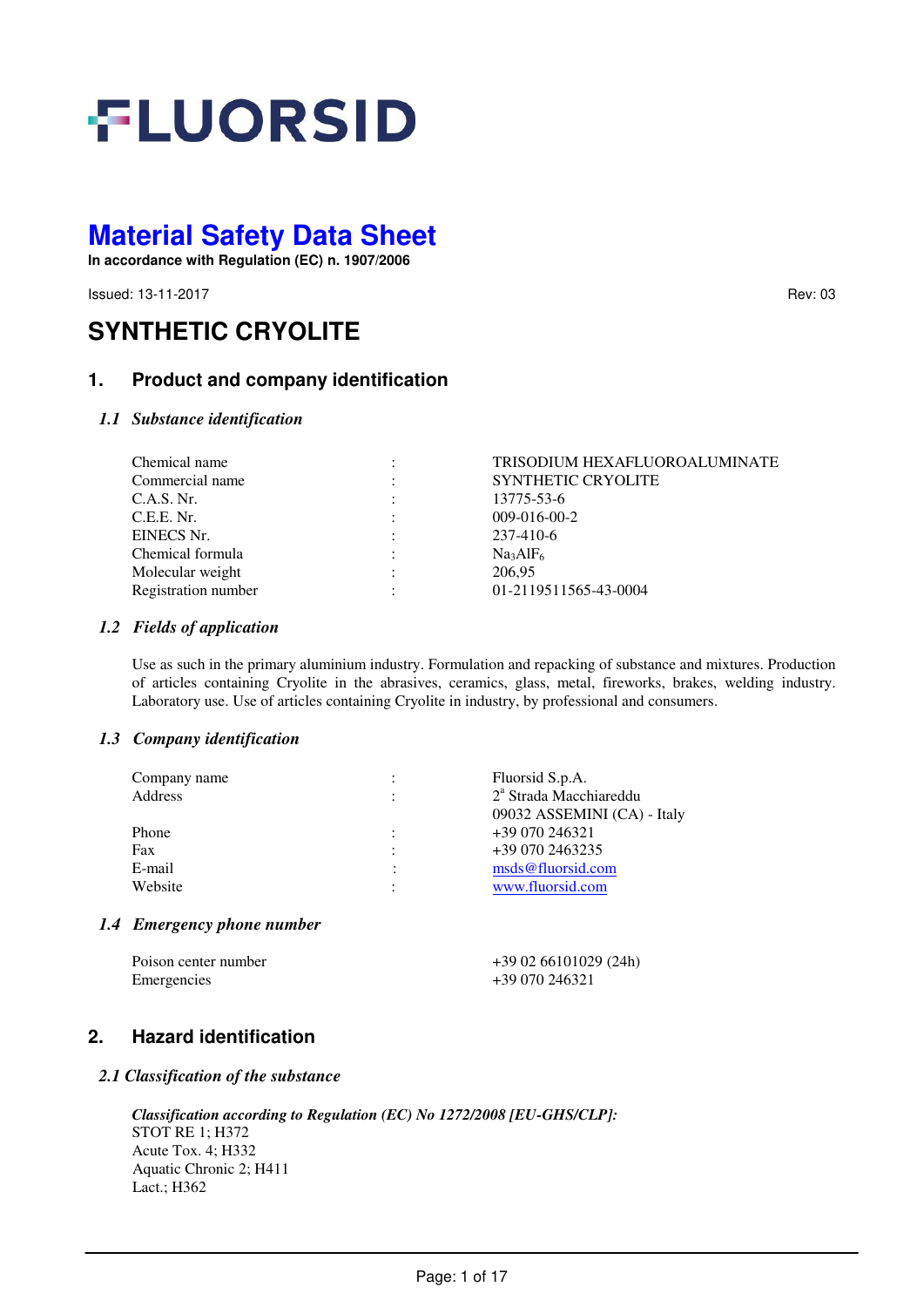

**In accordance with Regulation (EC) n. 1907/2006** 

**Issued: 13-11-2017** Rev: 03

#### *2.2 Label elements*

*Labelling according Regulation (EC) N° 1272/2008 [CLP]* 

**GHS Pictograms**



#### **Signal word:** Danger

#### **Hazard statements**

H372 Causes damage to organs, < lungs and skeletal fluorosis> through prolonged or repeated exposure <inhalation and oral>

H332 Harmful if inhaled

H411 Toxic to aquatic life with long lasting effects

H362 May cause harm to breast-fed children

#### **Precautionary statements**

P270 Do no eat, drink or smoke when using this product P260 Do not breathe dust/fume/gas/mist/vapours/spray P280 Wear protective gloves/protective clothing/eye protection/face protection P314 Get medical advice/attention if you feel unwell P273 Avoid release to the environment P304+P340 IF INHALED: remove victim to fresh air and keep at rest in a position comfortable for breathing

#### *2.3 Other hazards*

If inadequately handled, can create some dust which, depending upon the concentration and the exposure time, may cause irritation of the upper respiratory tract and eyes. If handled without suitable gloves, it may cause irritation to the hands.

Prolonged exposure during the years can cause professional fluorosis, with osteopetrosis particularly in the ribs, in the vertebrae and in the pelvis.

# **3. Composition of product**

## *3.1 Substances*

| <b>Name</b>                    | Concentration (C) | <b>Classification</b>          |                  |
|--------------------------------|-------------------|--------------------------------|------------------|
|                                |                   | <b>Regulation CE/1272/2008</b> |                  |
| Trisodium hexafluoroaluminate  | 97.5%             | STOT RE 1                      | H372             |
| Cas No. 13775-53-6             |                   | Acute Tox. 4                   | H332             |
| $CE$ No $237-410-6$            |                   | Aquatic Chronic 2              | H411             |
| Index No $009-016-00-2$        |                   | Lact.                          | H <sub>362</sub> |
| Registration $N^{\circ}$ : 01- |                   |                                |                  |
| 2119511565-43-0000             |                   |                                |                  |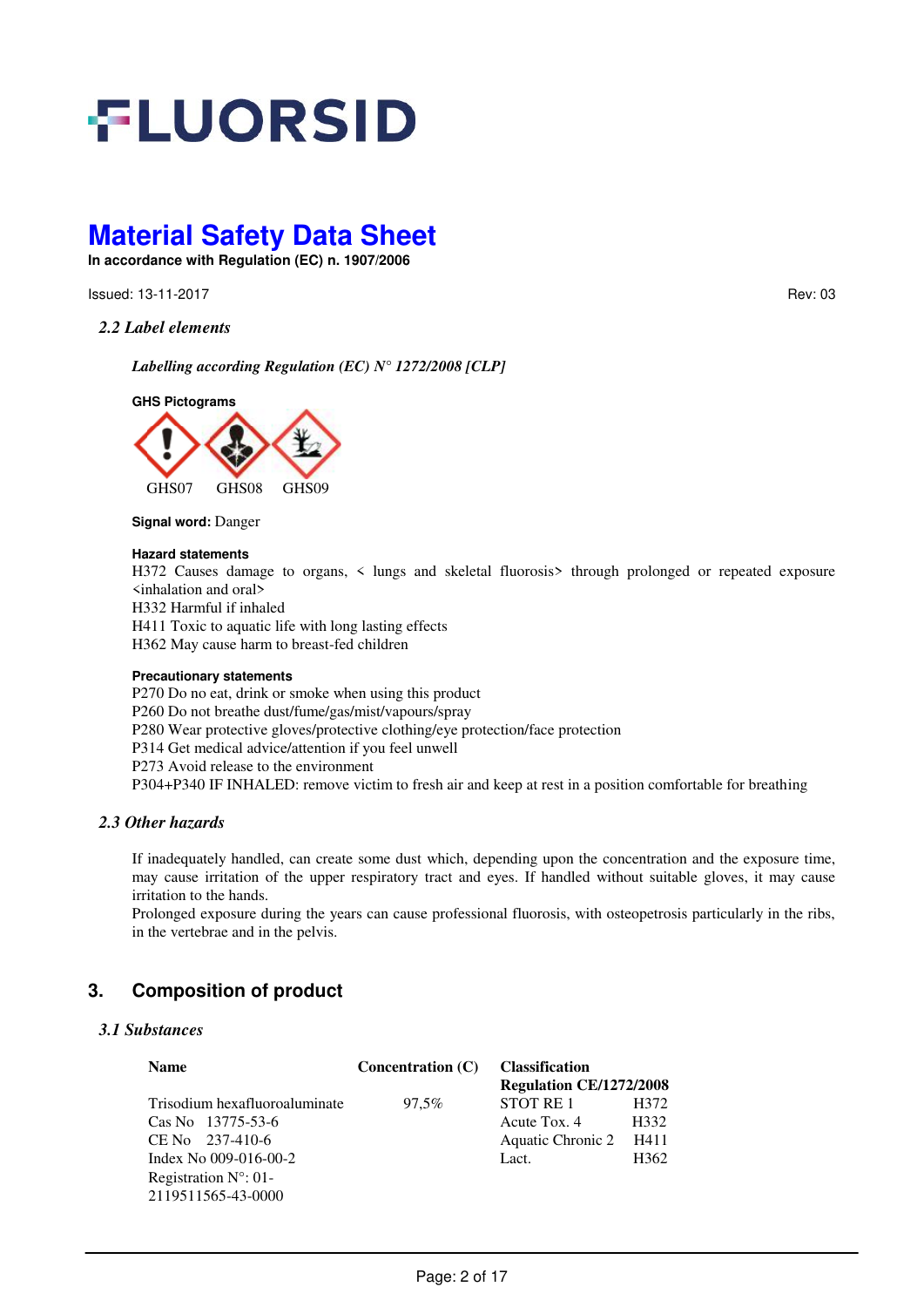

**In accordance with Regulation (EC) n. 1907/2006** 

**Issued: 13-11-2017** Rev: 03

# **4. First Aid measures**

#### *4.1 Description of first aid measures*

#### *4.1.1 Routes of exposure*

#### **Inhalation**

Move to fresh air. In case of symptoms owing to dust inhalation, seek medical attention.

#### **Skin contact**

Wash the affected part abundantly with water. If symptoms persist, call a physician. Take off contaminated clothing and wash before re-use.

#### **Eyes contact**

Wash immediately and abundantly with water or physiological solution for at least 15 minutes, keeping the eyelids well open. Seek medical attention if irritation develops or persists.

#### **Swallowing**

In the case of accidental swallowing, rinse out abundantly with water and seek medical attention. Do not induce vomiting.

#### *4.2 Most important symptoms and effects, both acute and delayed*

#### **Inhalation**

Irritating to mucous membranes Symptoms: Cough, sore throat, Nose bleeding In case of higher concentrations: chemical pneumonitis Repeated or prolonged exposure: chronic bronchitis

**Skin contact**  slight irritation

**Eye contact**  slight irritation

**Ingestion**  Liver injury may occur. Symptoms: Nausea, Vomiting, Abdominal pain, Diarrhoea

#### *4.3 Indication of any immediate medical attention and special treatment needed*

See first aid measures in section 4.1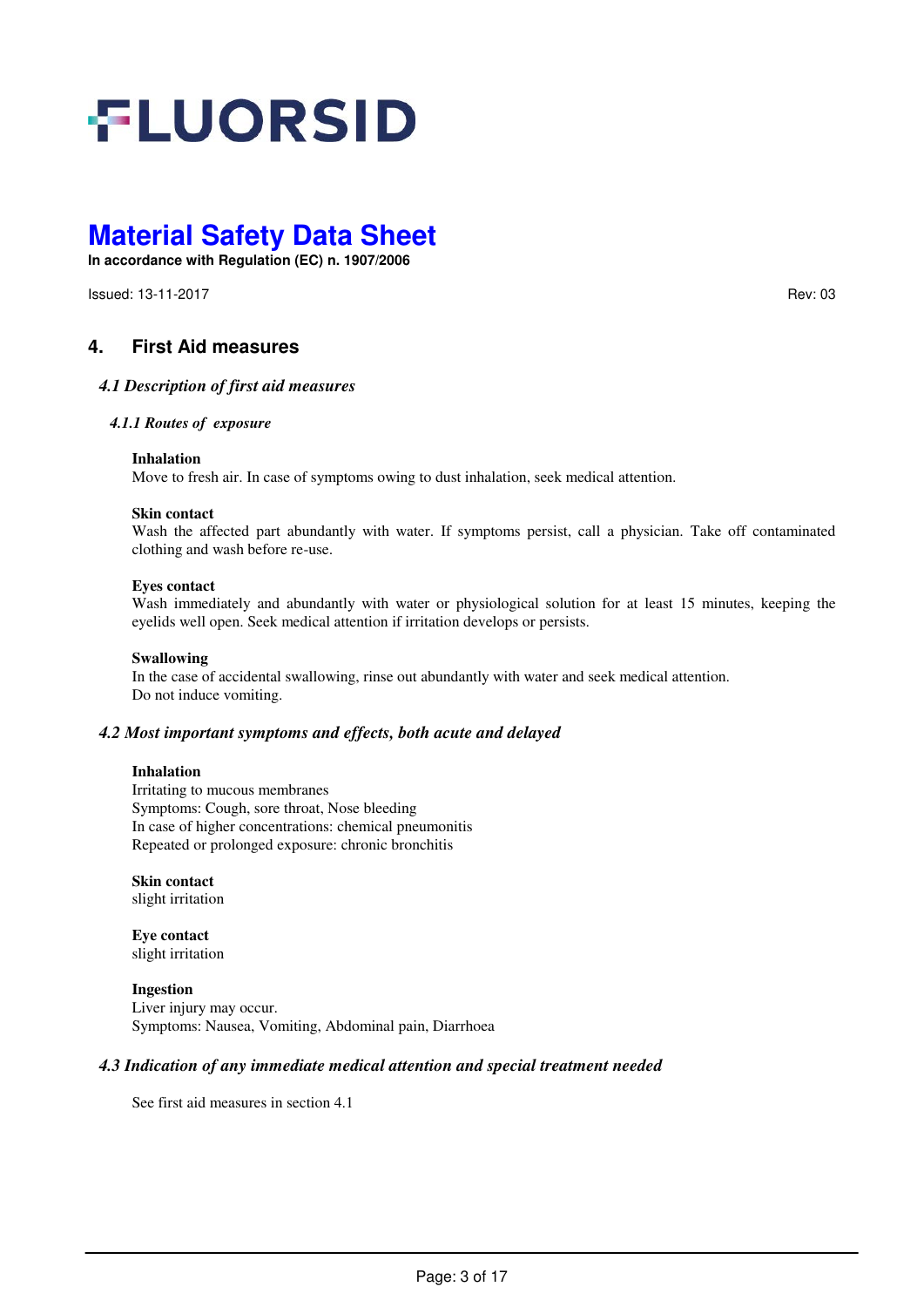

**In accordance with Regulation (EC) n. 1907/2006** 

**Issued: 13-11-2017** Rev: 03

# **5. Fire fighting measures**

#### *5.1 Extinguishing media*

The product is not flammable.

#### **Suitable extinguishing media:**

Use any means suitable for extinguishing surrounding fire.

#### **Unsuitable extinguishing media:** None.

#### *5.2 Special hazards arising from the substance*

**Fire and explosion hazards** Hydrogen fluoride gas (toxic) can be evolved when heated above 600 °C during fire.

## *5.3 Advice for fire-fighters*

## **Special protective equipment during fire**

Exposure to decomposition products may be a hazard to health. In the event of fire, wear self-contained breathing apparatus. Use personal protective equipment. Wear chemical resistant over suit Cool containers / tanks with water spray. Do not allow fire fighting water run-off into surface water or groundwater.

# **6. Measure in case of accidental spillage**

#### *6.1 Personal precautions, protective equipment and emergency procedures*

Use a dust mask type P3 and googles, as stated in paragraph 8.

**For non-emergency personnel**  Evacuate the area. Avoid dusting.

#### **For emergency personnel**

Suck up to prevent slipping hazard

#### *6.2 Environmental precautions*

Collect spillage into suitable, sealed containers. Do not flush into surface water or sanitary sewer system.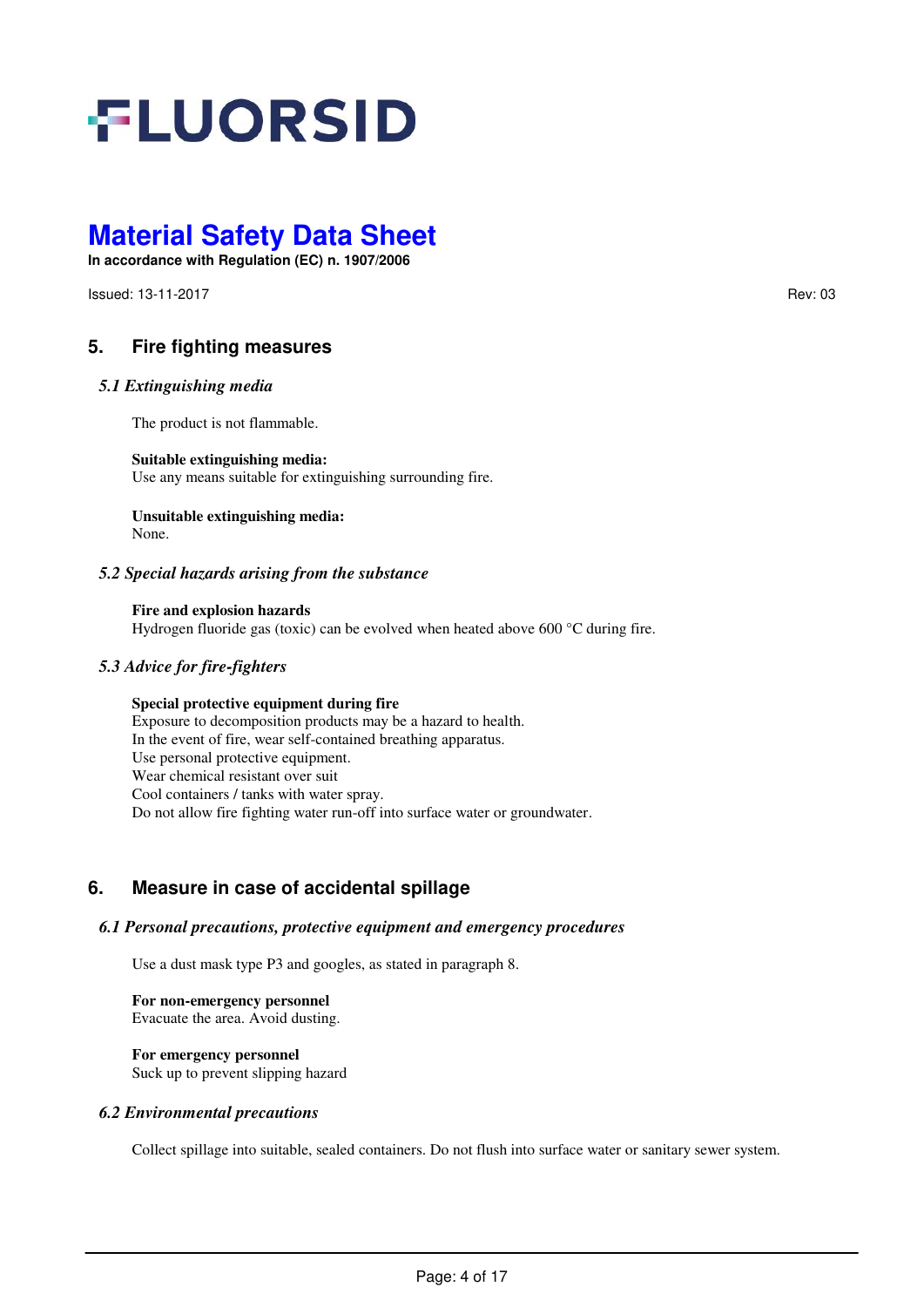

**In accordance with Regulation (EC) n. 1907/2006** 

**Issued: 13-11-2017** Rev: 03

## *6.3 Methods and material for containment and cleaning up*

Suck up and shovel into suitable containers for disposal. Keep in properly labeled containers. Keep in suitable, closed containers for disposal. Disposal must be done according to national legislation.

#### *6.4 Reference to other sections*

For more information on protective measures refer to sections 7, 8 and 13

# **7. Handling and Storage**

#### *7.1 Precautions for safe handling*

Ensure adequate ventilation in the working areas with local aspiration and ventilation systems. Avoid dusting. Where it is not possible to limit the exposure and the contact with skin, eyes and to avoid dust inhalation, use PPE. When handling avoid contact with acids and strong bases (Sulphuric Acid, Alkali and calcium hydroxide solution).

Eating and smoking should be avoided during handling. Apply good hygiene.

The premises and the places where there is a risk of exposure to the substance shall normally be separated and isolated from other premises, workplaces or passage.

## *7.2 Conditions for safe storage, including any incompatibilities*

 Store the product separated from the other working areas, covered, protected from the atmosphere and particularly from moisture and wind.

Keep in original packaging, closed and labelled in a clear and visible way.

Keep away from incompatible products such as sulphuric acid, alkali and calcium hydroxide solutions.

According to Directive 2012/18/EU (on the control of major-accident hazards involving dangerous substances), the substance falls into hazard category E2 "Hazardous to the Aquatic Environment in Category Chronic 2 " lower and upper tier requirements equal to 200 and 500 tonnes.

## *7.3 Specific end uses:*

See exposure scenario

# **8. Exposure control / Personal protection**

#### *8.1 Control parameters*

#### **Limits of professional exposure**

Indicators: Inorganic fluorides SCOEL TLV - TWA 2,5 mg/m3 A.C.G.I.H. TLV - TWA2,5 mg/m<sup>3</sup>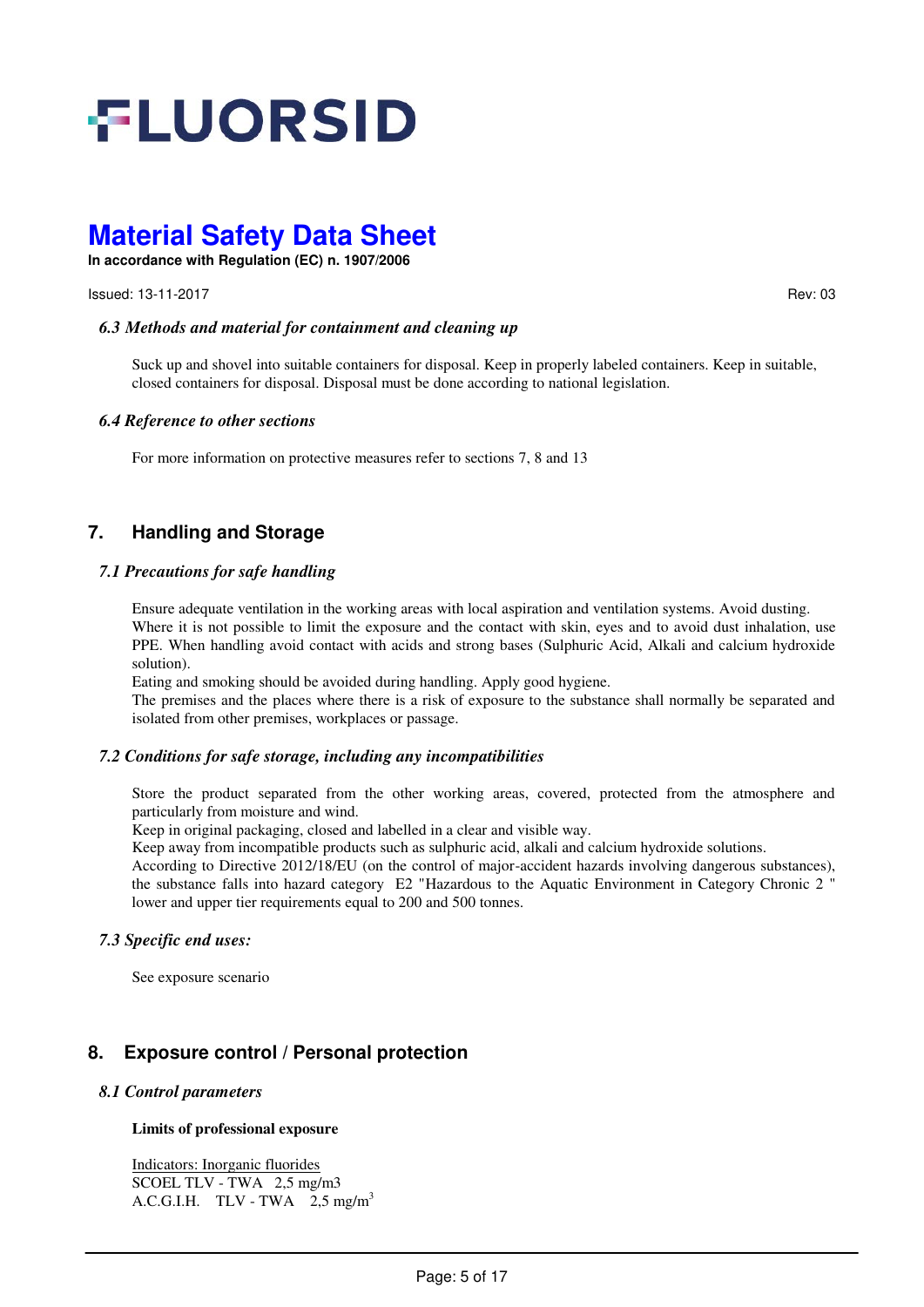# **FLUORSID**

# **Material Safety Data Sheet**

**In accordance with Regulation (EC) n. 1907/2006** 

Issued: 13-11-2017 Rev: 03

#### Indicators: hydrogen fluoride

#### **SCOEL**

Acute Inhalation (DNEL for 15 min of exposure) SCOEL TLV - STEL (15min) 2.5 mg/m3 Long-term inhalation (DNEL for 8 hours of exposure) SCOEL TLV - TWA (8h) 1.5 mg/m3

#### **Biological index of exposure (B.I.E.) according to SCOEL**

| Indicators            | Checking time   | B.I.E.           |
|-----------------------|-----------------|------------------|
| Fluorine in the urine | after the shift | $8 \text{ mg/L}$ |

#### **Biological index of exposure (B.I.E.) according to A.C.G.I.H.**

| Indicators            | Checking time    | B.I.E.                      |
|-----------------------|------------------|-----------------------------|
| Fluorine in the urine | before the shift | $3 \text{ mg/g}$ creatinina |
| Fluorine in the urine | after the shift  | 10 mg/g creatinina          |

**Acute local effects - inhalation**   $DNEL$ : 99.8 mg/m<sup>3</sup>

#### **Acute systemic effects - inhalation**   $DNEL: 99.8$  mg/m<sup>3</sup>

#### **Long term systemic effects - dermal** DNEL : 1020 mg/kg bw/day

#### **Local term local effects - inhalation**  $DNEL: 0.1$  mg/m<sup>3</sup>

## **PNEC**

PNEC fresh water 0.0048 mg/L PNEC marine water 0.00048 mg/L PNEC intermittent releases 0.048 mg/L PNEC fresh water added 0.2 mg/L PNEC marine water added 1.4 mg/L PNEC sediment fresh water 30.5 mg/kg PNEC sediment marine water 214 mg/kg PNEC soil 6.02 mg/kg sediment dw PNEC  $_{\rm STP}$  > 8.7 mg/L

#### **Monitoring procedures**

Personal and ambient air monitoring: "NIOSH method 7906/2014".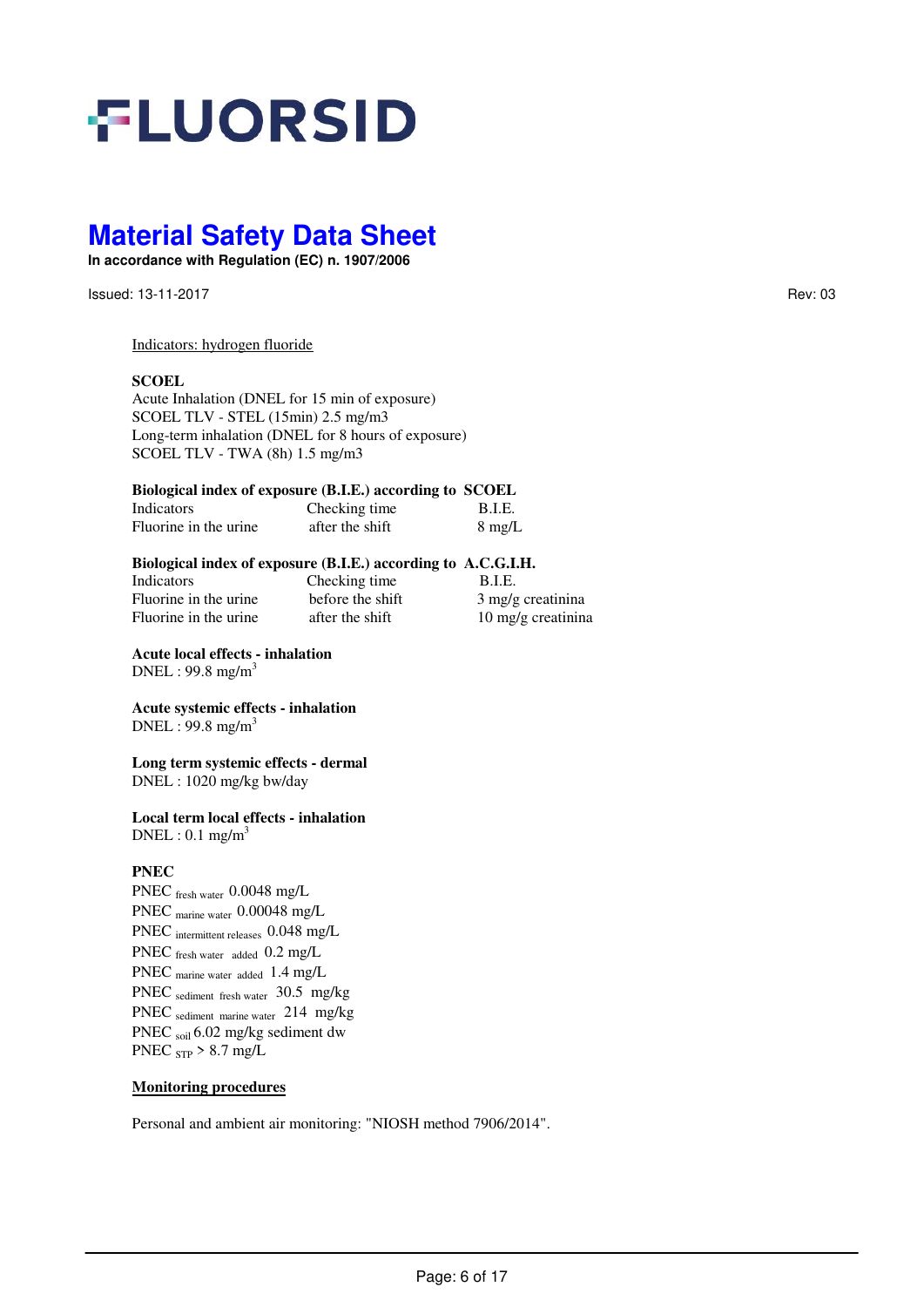# **FLUORSID**

# **Material Safety Data Sheet**

**In accordance with Regulation (EC) n. 1907/2006** 

**Issued: 13-11-2017** Rev: 03

*8.2 Exposure controls* 

*8.2.1 Appropriate engineering control* 

#### **Engineering measures**

The working places must be properly aired.

When possible, install local aspirators and efficient system of total air replacement. If these measures are not sufficient to keep the dust below the exposure limits, it will be necessary to use suitable respiratory protection apparatus.

#### *8.2.2 Individual protection measures, such as personal protective equipment*

#### **Respiratory protection**

In case of dust, use approved respiratory protection with filter P3.

#### **Hand protection**

Impervious gloves. Suitable material: Neoprene, Fluoroelastomer

#### **Eye protection**

Never wear contact lenses in the work area since they may absorb product irritating the ocular globe. Wear dust proof goggles.

#### **Skin protection**

During normal conditions, wear light protective clothing with long sleeves and safety boots/shoes.

#### *8.2.3 Environmental exposure controls*

Do not disperse the product in the environment. The wastewater must be properly treated with suitable precipitation, sedimentation and filtration systems.

# **9. Physical and chemical properties**

## *9.1 Information on basic physical and chemical properties*

| Appearance                                   | Granules or powder, white/pink |
|----------------------------------------------|--------------------------------|
| Odour                                        | <b>Odourless</b>               |
| Odour threshold                              | n.a.                           |
| pH                                           | 6                              |
| Melting point/freezing point                 | 1009-1012 °C                   |
| Initial boiling point and boiling range      | n.a solid substance            |
| Flash point                                  | not flammable                  |
| Evaporation rate                             | not volatile                   |
| Flammability                                 | not flammable                  |
| Upper/lower flammability or explosive limits | not flammable                  |
| Vapour pressure                              | not volatile                   |
| Vapour density                               | n.a solid substance            |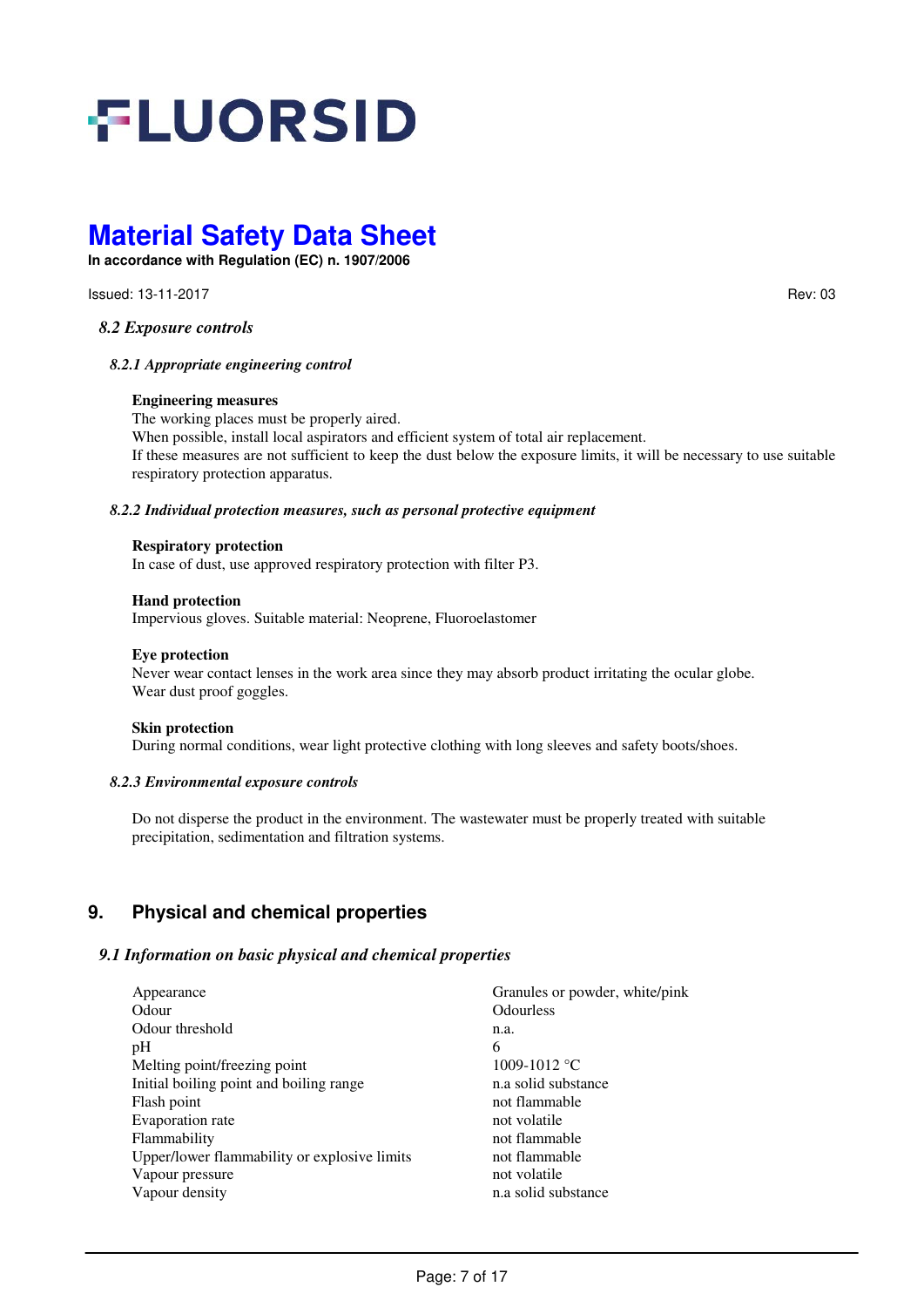# **FLUORSID**

# **Material Safety Data Sheet**

**In accordance with Regulation (EC) n. 1907/2006** 

Issued: 13-11-2017 Rev: 03

Relative density  $2.97 \text{ g/cm}3 \text{ at } (20^{\circ}\text{C})$ Solubility 0.602 g/L at  $20^{\circ}$ C and pH = 5.5-7 Partition coefficient: n-octanol/water n.a. inorganic substance<br>Auto-ignition temperature non flammable Auto-ignition temperature Decomposition temperature > 1000°C Viscosity n.a. solid substance<br>Explosive properties non explosive non explosive Explosive properties Oxidising proprieties not oxidising

## *9.2 Other information*

None

# **10. Stability and reactivity**

#### *10.1 Reactivity*

No decomposition if used as directed. It reacts with strong acids and strong bases.

#### *10.2 Chemical stability*

Stable under recommended storage conditions.

#### *10.3 Possibility of hazardous reactions*

Decomposes by reaction with strong acids and bases. Decomposes on heating.

#### *10.4 Conditions to avoid*

None

Keep away from heat sources. Protect from moisture and water.

#### *10.5 Incompatible materials*

Strong acids and strong bases (Sulphuric Acid, Alkali and calcium hydroxide solution).

#### *10.6 Hazardous decomposition products*

Hydrogen fluoride Heated until decomposition, it evolves hydrofluoric acid gas (toxic). It decomposes with hot alkali or solutions of calcium hydroxide.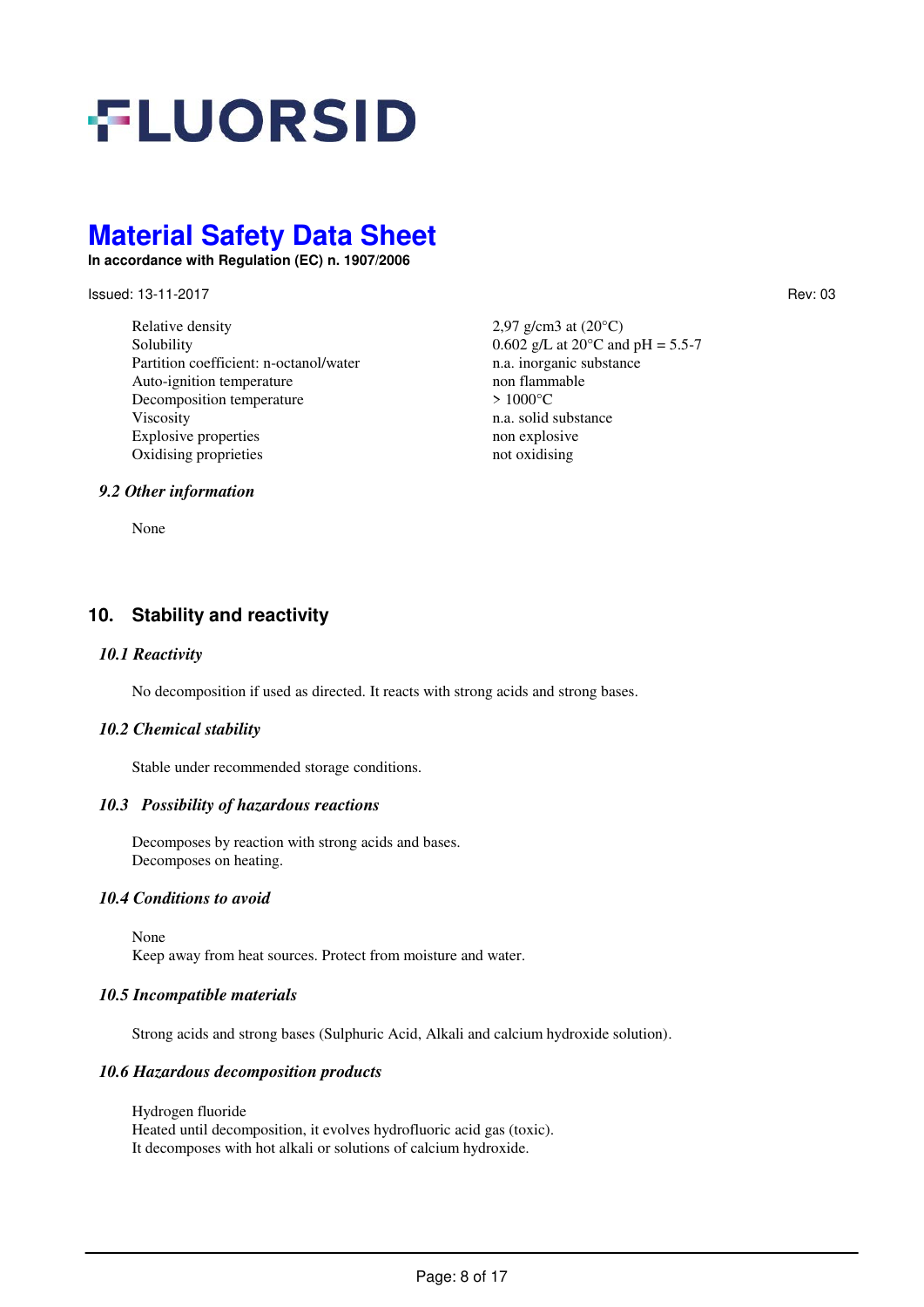

**In accordance with Regulation (EC) n. 1907/2006** 

**Issued: 13-11-2017** Rev: 03

# **11. Toxicological Information**

## *11.1 Information on toxicological effects*

| <b>Relevant hazard class</b>      | <b>Effect dose</b>              | <b>Remark</b>                                                                                                                                                                                                                                                                                                                                                                                                                                                                                                                                                                                                                                                                                                                                                                                                                                                                                                                                                                                                                                                                                                                           |
|-----------------------------------|---------------------------------|-----------------------------------------------------------------------------------------------------------------------------------------------------------------------------------------------------------------------------------------------------------------------------------------------------------------------------------------------------------------------------------------------------------------------------------------------------------------------------------------------------------------------------------------------------------------------------------------------------------------------------------------------------------------------------------------------------------------------------------------------------------------------------------------------------------------------------------------------------------------------------------------------------------------------------------------------------------------------------------------------------------------------------------------------------------------------------------------------------------------------------------------|
| Acute oral toxicity               | LD50<br>$> 5000$ mg/kg bw       | After oral administration to rats, an LD50 exceeding 5000 mg/kg bw<br>was derived in several studies.                                                                                                                                                                                                                                                                                                                                                                                                                                                                                                                                                                                                                                                                                                                                                                                                                                                                                                                                                                                                                                   |
| Acute dermal toxicity             | LD50<br>$> 2100$ mg/kg bw       | The acute dermal in rabbit LD50 was greater than 2100 mg/kg bw.                                                                                                                                                                                                                                                                                                                                                                                                                                                                                                                                                                                                                                                                                                                                                                                                                                                                                                                                                                                                                                                                         |
| Inhalative toxicity               | $LC50 > 4470$ mg/m3             | In a guideline-compliant rat inhalation study, a LC50 of 4470<br>mg/m3 was derived. No mortality and no clinical sings were<br>observed at 1330 mg/m3.                                                                                                                                                                                                                                                                                                                                                                                                                                                                                                                                                                                                                                                                                                                                                                                                                                                                                                                                                                                  |
| Skin corrosion/irritation         | n/a                             | Cryolite is not irritating to the skin, eyes and respiratory tract.                                                                                                                                                                                                                                                                                                                                                                                                                                                                                                                                                                                                                                                                                                                                                                                                                                                                                                                                                                                                                                                                     |
| Serious eye damage/irritation     | n/a                             | Cryolite is not irritating to the eyes.                                                                                                                                                                                                                                                                                                                                                                                                                                                                                                                                                                                                                                                                                                                                                                                                                                                                                                                                                                                                                                                                                                 |
| Respiratory or skin sensitization | n/a                             | In a Magnusson Kligman Test with guinea pigs, no skin sensitisation<br>was observed<br>Based on the study on respiratory tract sensitisation with the<br>structural analogue of cryolite, aluminium potassium fluoride<br>(KAIF4), it is concluded that cryolite does not induce repiratory tract<br>sensitisation.                                                                                                                                                                                                                                                                                                                                                                                                                                                                                                                                                                                                                                                                                                                                                                                                                     |
| Germ cell mutagenicity            | n/a                             | Cryolite does not induce gene mutations in a bacterial in vitro<br>system. In vitro tests on induction of chromosomal aberrations<br>(human lymphocytes) and unscheduled DNA synthesis (rat<br>hepatocytes) are reported to be negative.<br>In vivo cryolite was negative in rat bone marrow chromosomal<br>aberration tests after acute and repeated inhalation exposure.                                                                                                                                                                                                                                                                                                                                                                                                                                                                                                                                                                                                                                                                                                                                                              |
| Carcinogenicity                   | n/a                             | The substance is not considered carcinogenic.                                                                                                                                                                                                                                                                                                                                                                                                                                                                                                                                                                                                                                                                                                                                                                                                                                                                                                                                                                                                                                                                                           |
| Reproductive toxicity             | <b>NOAEL</b><br>42 mg/kg bw/day | No signs of reproductive toxicity observed<br>There is no indication for fertility risks caused by cryolite.<br>During the two-generation study with rats, effects on postnatal<br>growth evidenced by significantly decreased pup body weights<br>during lactation as well as pathologic gross findings in several<br>organs of the pups resulted from dose levels without any significant<br>parental toxicity. Because these effects occurred without any<br>significant sign for parental toxicity it is considered indicative for a<br>specific toxic potential of cryolite adverse to postnatal development.<br>The NOAEL for these effects in this study was 42 mg cryolite/kg<br>bw/day.                                                                                                                                                                                                                                                                                                                                                                                                                                        |
| STOT single exposure              | n/a                             | No organ toxicity observed in acute tests                                                                                                                                                                                                                                                                                                                                                                                                                                                                                                                                                                                                                                                                                                                                                                                                                                                                                                                                                                                                                                                                                               |
| STOT repeated exposure            | n/a                             | Local effect in rats after subchronic inhalation of predominantly<br>respirable cryolite dust was lung toxicity seen as interstitial<br>pneumonia at low concentration of 1.04 mg/m3.<br>Repeated dietary exposure to cryolite in experimental animals was<br>fluoride accumulation and its effect on non-neoplatic bone disease-<br>skeletal fluorosis observed in rats from the lowest dose tested of<br>3.8/4.5 mg/kg bw/day and in dogs from 17 mg/kg bw/day. Dental<br>fluorosis represents a most sensitive adverse effect related to cryolite<br>treatment.<br>For local effect of cryolite on the digestive tract, lesion in the<br>stomach, including epidermal hyperplasia and<br>hyperkeratosis/acanthosis in the non glandular portion of the<br>stomach, and submucosal inflammation in the granular portion were<br>observed. The gastrointestinal lesion were probably caused by<br>hydrofluoric acid, which can be released from ingested cryolite in<br>the stomach.<br>Pulmonary inflammatory lesions were observed in a majority of<br>animals (Sprangue-Dawley) receiving cryolite at the dose of 1.04<br>$mg/m3$ . |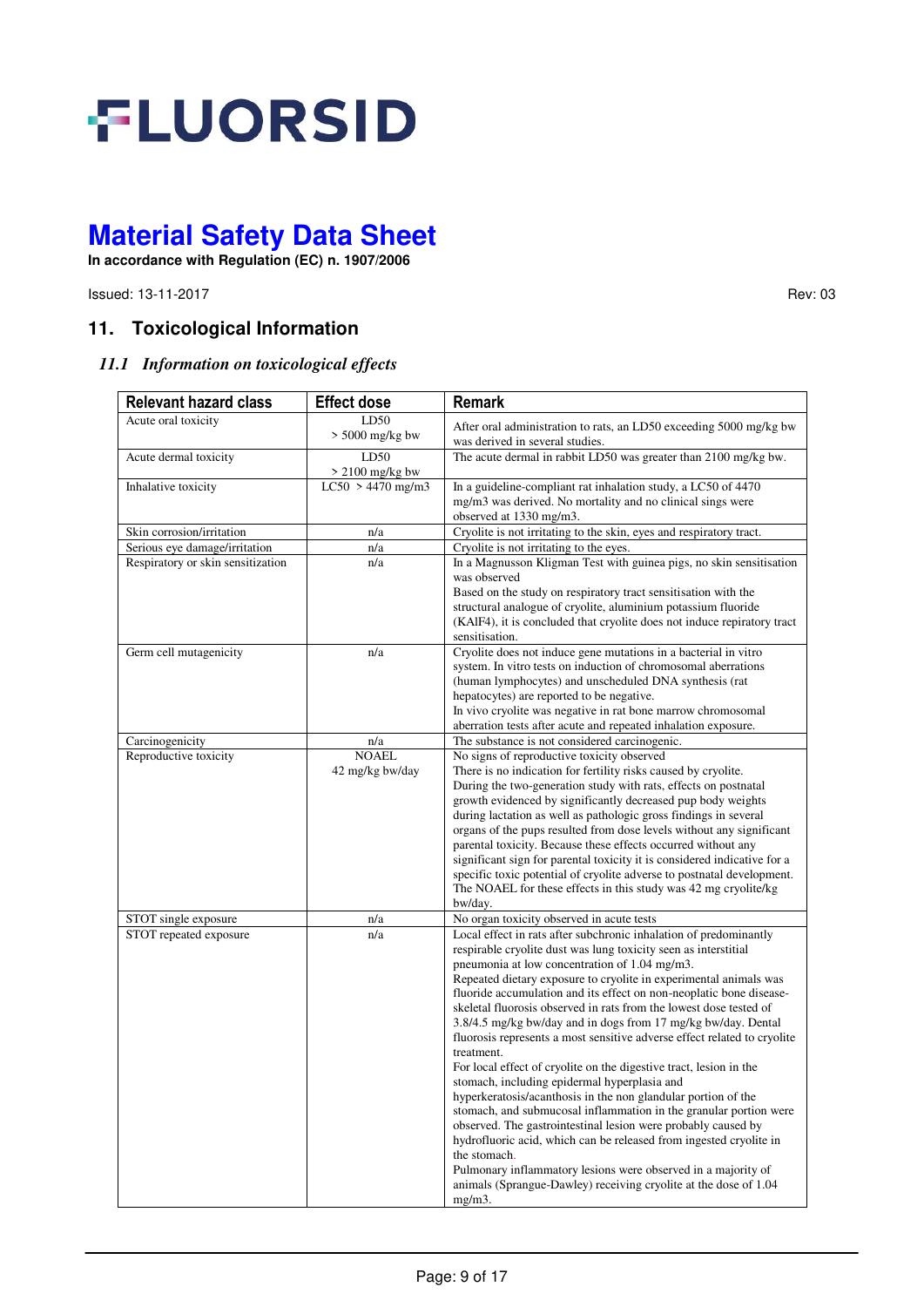

**In accordance with Regulation (EC) n. 1907/2006** 

**Issued: 13-11-2017** Rev: 03

|                   |     | Affected organs: lungs and skeletal<br>Route of exposure: inhalation and oral |
|-------------------|-----|-------------------------------------------------------------------------------|
| Aspiration hazard | n/a | No aspiration hazard envisaged                                                |

#### *Symptoms related to the physical, chemical and toxicological characteristics*

Cryolite powders may irritate the respiratory tract and eye. Symptoms include Cough, sore throat, Nose bleeding. Repeated or prolonged exposure cause chronic bronchitis, high concentrations exposure cause chemical pneumonia.

Ingestion causes damage to the liver and stomach, the symptoms are nausea, vomiting, diarrhoea and abdominal pain.

May cause irritation to the skin if handled without wearing appropriate PPE.

Prolonged exposure in the years to cause the occupational fluorosis whose main sign is osteopetrosis which is localized in particular in the ribs, vertebrae and pelvis.

# **12. Ecological information**

## *12.1 Toxicity*

Short-term toxicity to fish LC50 (96h): 99 mg/L

Long-term toxicity to fish EC50 (48h): 156 mg/L

Long-term toxicity to aquatic invertebrates EC50 (72h): 8.8 mg/L (based on growth rate) EC50 (72h): 3.2 mg/L (based on growth rate biomass) NOEC (72h):1 mg/L (based on growth rate) NOEC (72h):1 mg/L (based on biomass)

Toxicity to soil macro-organisms LD50 (5d): 1.67 g cryolite/m<sup>2</sup>

Toxicity to acquatic micro-organism NOEC (3 h): > 160 mg/L EC50 (3 h):  $> 160$  mg/L

## *12.2 Persistence and degradability*

Abiotic degradation: in water cryolite is easily dissociated into various ions. Biotic degradation: as inorganic compound, cryolite is not biodegradaed.

#### *12.3 Bioaccumulative potential*

Aquatic bioaccumulation: the study does not need to be conducted as in water because the substance is easily dissociated into various ions.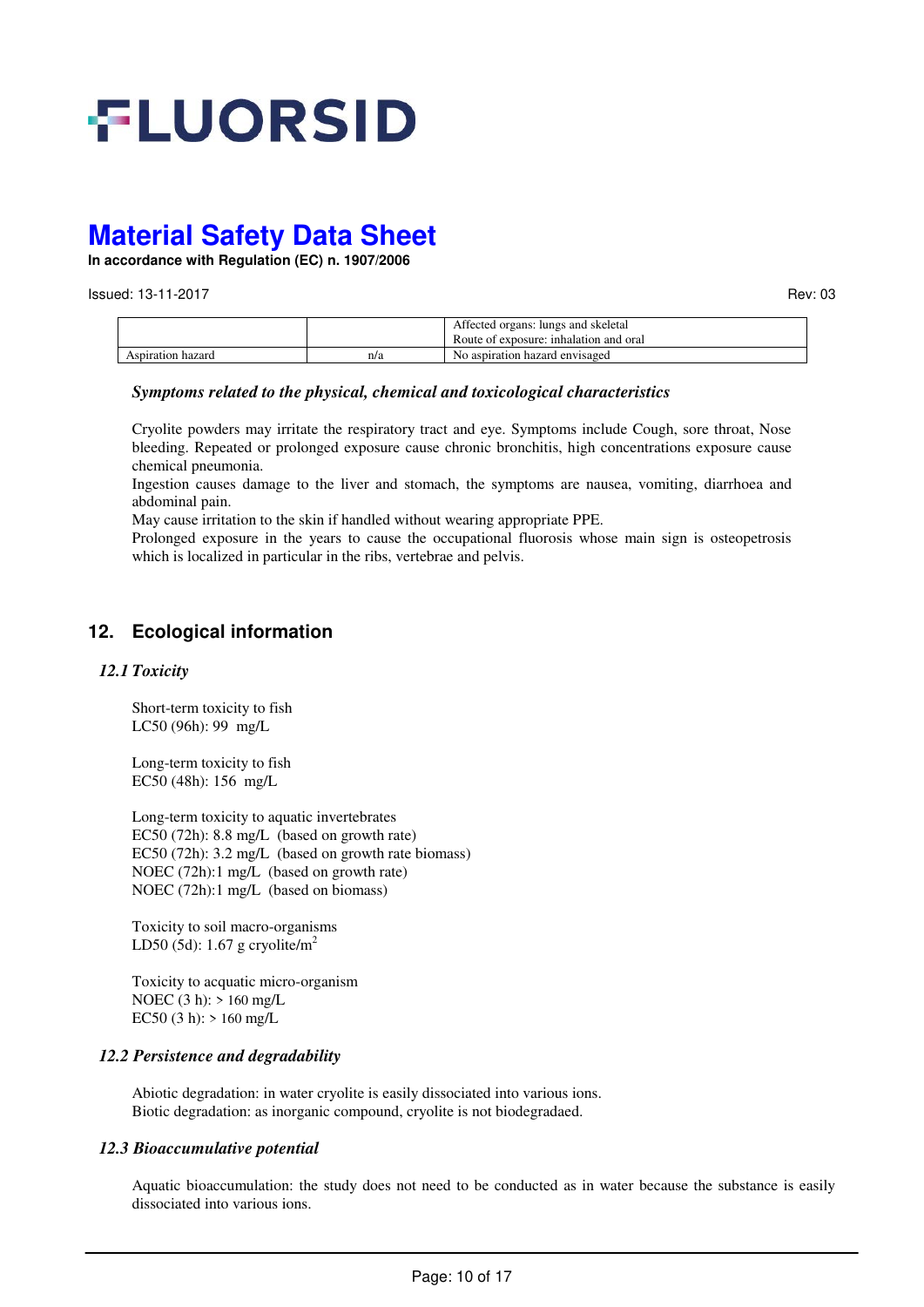

**In accordance with Regulation (EC) n. 1907/2006** 

#### **Issued: 13-11-2017** Rev: 03

Terrestrial bioaccumulation: the information is not available. Due to dissolution behaviour, it can be expected, when Cryolite is mixed to soil matrix and gets in contact with pore water, it is dissolved to different aluminium and fluoride species.

#### *12.4 Mobility in soil*

As cryolite dissociates in water and the risks are assumed to be determined by fluoride.

#### *12.5 Results of PBT and vPvB assessment*

According to annex XIII of the REACH regulation 1907/2006/EC inorganic substances do not need to be subjected to a PBT assessment.

#### *12.6 Other adverse effects*

Use according to the good working practice, avoiding the dispersion of the product in the environment. If used for long time, negative effects for aquatic environment can occur.

# **13. Considerations on waste disposal**

#### *13.1 Waste treatment methods*

Unused product, residues deriving from its use, residual remediation and empty packages have to be disposed according to applicable regulations (directive 2008/98/EC, regulation 1357/2014). Used waste must be packaged and labeled in a suitable container approved for the transport of hazardous waste and sent for recycling or disposal at authorized treatment / disposal centers.

Do not discharge into the sewage system.

For disposal of product residues or neutralization results of spills, contact specialized companies authorized which will advise you on how to arrange the disposal.

Packing materials must be disposed as contaminated packaging and handled in the same way as the hazardous substances and delivered to specialized and authorized companies.

During handling adopt the precautions indicated at point 8.

# **14. Transport information**

#### *14.1 UN-Number:*

3077

## *14.2 UN proper shipping name:*

UN 3077 ENVIRONMENTALLY HAZARDOUS SUBSTANCE, SOLID, N.O.S. (CRYOLITE), 9, III, MARINE POLLUTANT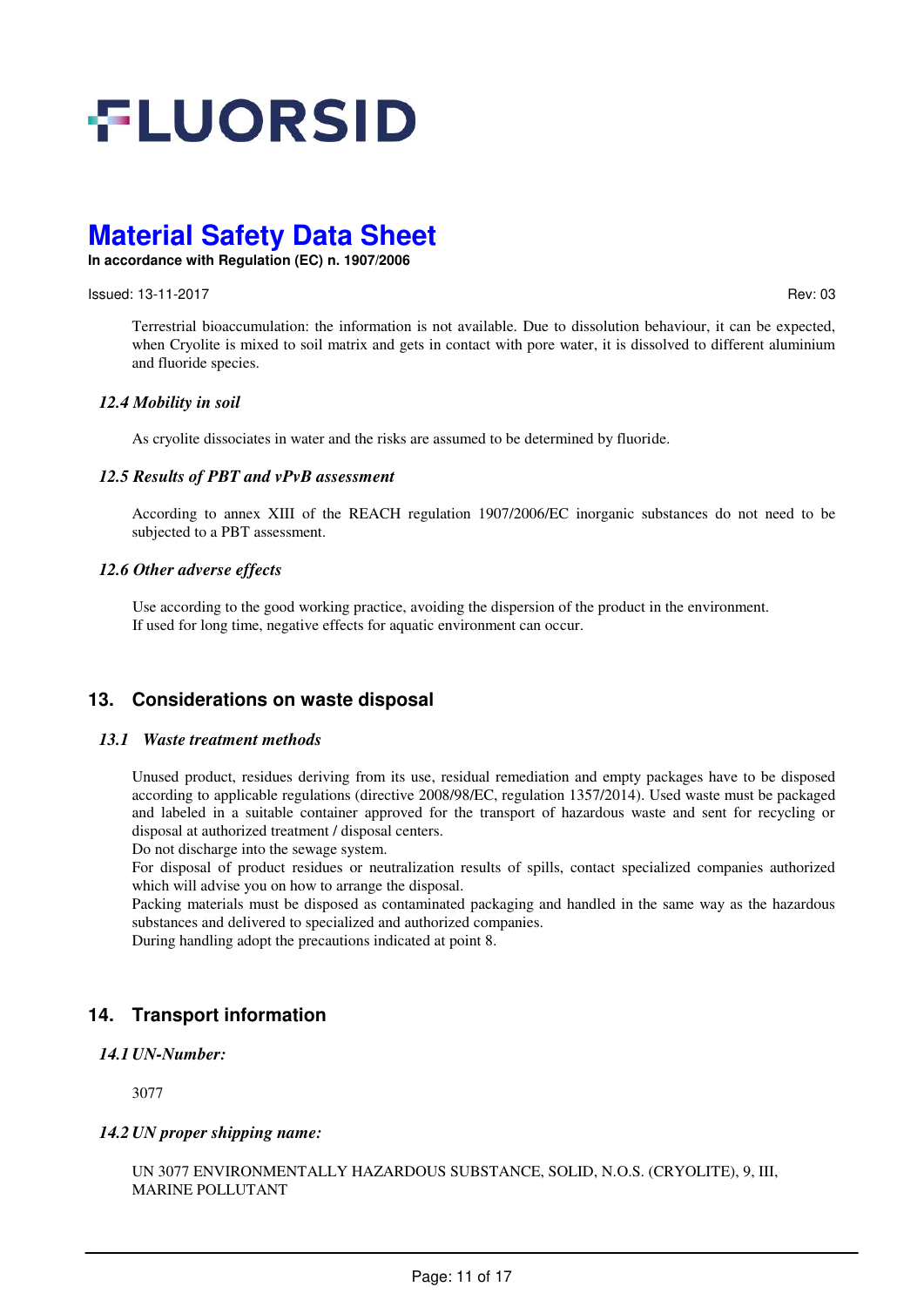

**In accordance with Regulation (EC) n. 1907/2006** 

**Issued: 13-11-2017** Rev: 03

*14.3Transport hazard class(es):* 

ADR/RID/ADN: 9 Codice IMDG: 9 IATA/ICAO: 9

*14.4Packaging group:* 

III

*14.5Environmental hazards:* 

ADR/RID/ADN – yes IMDG - Marine pollutant: yes

#### *14.6 Special precautions for user:*

EMS code: F-A, S-F ADR/RID - hazard number: 90

The workers transporting, loading and unloading should have specific training and use a mask, gloves and goggles, if necessary, as described in Section 8.

For more recommendations on risks and precautions during transport, loading and unloading always refer to guidelines and national and international best practies issued by institutions and local authorities, as CEFIC.

#### *14.7Transport in bulk according to Annex II of MARPOL 73/78 and the IBC Code:*

Not applicable

# **15. Regulatory information**

#### *15.1 Safety, health and environmental regulations/legislation specific for the substance*

Labelling under directives 1272/2008 (EC) and 790/2009 and subsequent amendments;

| Regolamento                 | Cas | <b>Sostanza</b> |
|-----------------------------|-----|-----------------|
| 428/2009<br>ex CE 1334/2000 |     |                 |
| Annex.1                     |     |                 |
| 273/04 Tab.1 Cat.1          |     |                 |
| 273/04 Tab.1 Cat.2          |     |                 |
| 273/04 Tab.1 Cat.3          |     |                 |
| 1907/2006 Annex XIV         |     |                 |
| 1907/2006 (Substance SVHC)  |     |                 |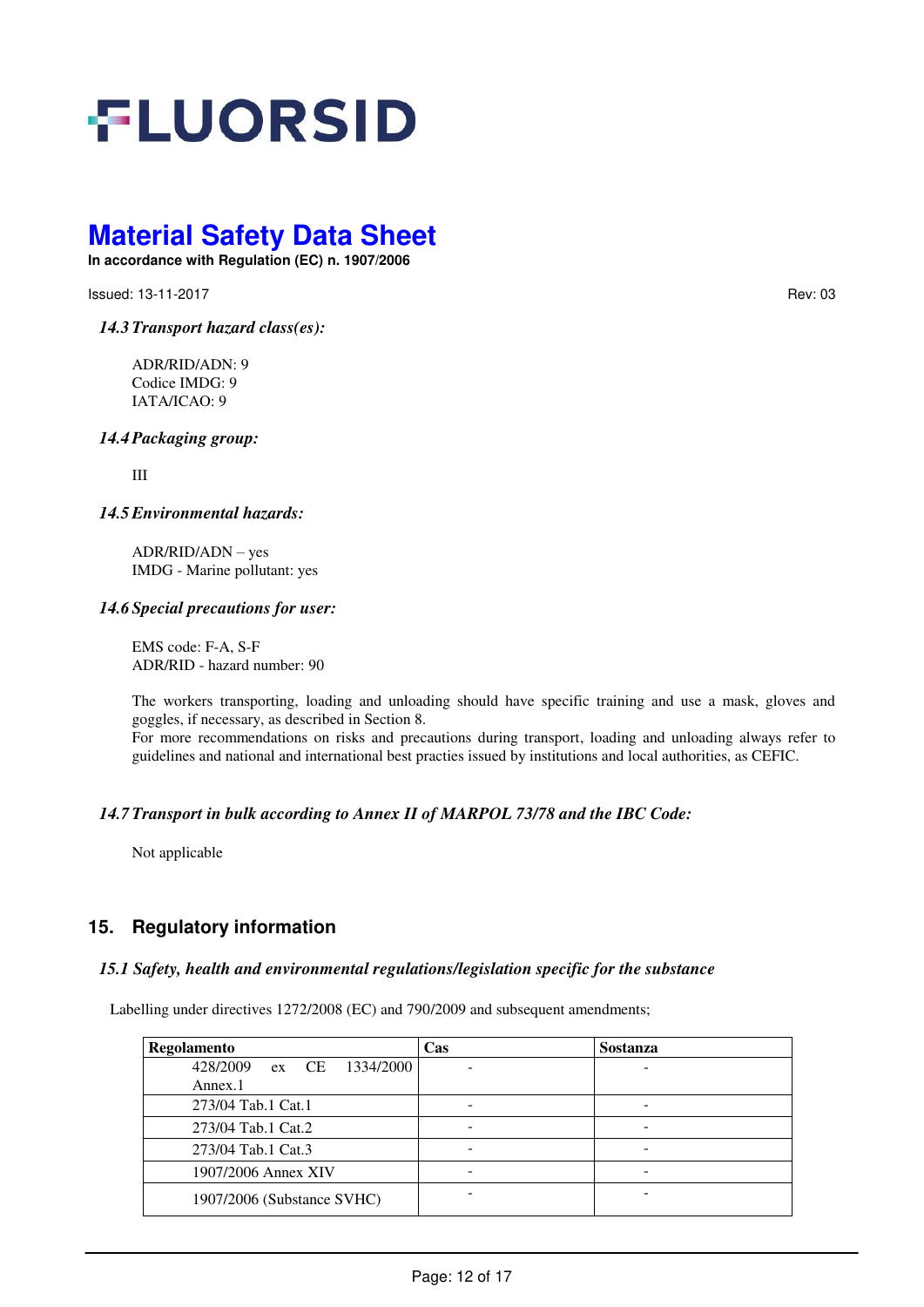

**In accordance with Regulation (EC) n. 1907/2006** 

#### **Issued: 13-11-2017** Rev: 03

| 552/2009 (amending Annex XVII<br>of EC Reg. 1907/2006) |            |                                                                                                                                                                                                                   |
|--------------------------------------------------------|------------|-------------------------------------------------------------------------------------------------------------------------------------------------------------------------------------------------------------------|
| 276/2010 (amending Annex XVII                          |            |                                                                                                                                                                                                                   |
| of EC Reg. CE 1907/2006)                               |            |                                                                                                                                                                                                                   |
| Dir. 2012/18/EU Annex 1 part 1                         |            |                                                                                                                                                                                                                   |
| Dir. 2012/18/EU Annex 1 part 2                         | 13775-53-6 | <b>Hazard category</b><br>E2- Hazardous to the Aquatic<br>Environment in<br>Category<br>Chronic 2<br><b>Qualifying quantity</b><br>Lower-tier requirements:<br>$200$ ton<br>Upper-tier requirements:<br>$500$ ton |

#### *15.2 Chemical Safety Assessment:*

For this substance a chemical safety assessment is provided.

# **16. Other information**

#### **Revision**

Third revision that amends sections 2 and 3, "additional classification submitted by companies to ECHA in Reach registration, this information has not been reviewed or verified by ECHA, and may change without prior notice". This MSDS has been completely revised in accordance with regulations (EU) No. 618/2012, 1907/2006/EC, 1272/2008/EC and (EU) 2015/830.

#### **Main bybliography**

- 1. IUCLID (International Uniform Chemical Information Database) Cryolite.
- 2. CSR Cryolite
- 3. ACIGH Threshold Limit Values 2012 edition

#### **Key to abbreviations and acronyms**

ACIGH: American Conference of Governmental Industrial Hygienists ADN: Accord européen relative au transport international des marchandises dangereuses par voies de navigation intérieures ADR: Accord européen relative au transport international des marchandises dangereuses par route CL 50: Lethal Concentration 50 CLP: Classification, Labelling and Packaging CSR: Chemical Safety Report DL 50: Lethal Dose 50 DNEL: Derived no effect level IATA: International Air Transport Association ICAO: International Civil Aviation Organization IMDG: International Maritime Dangerous Goods code PBT: Persistent, bioaccumulative and toxic PNEC: Predicted no effect concentration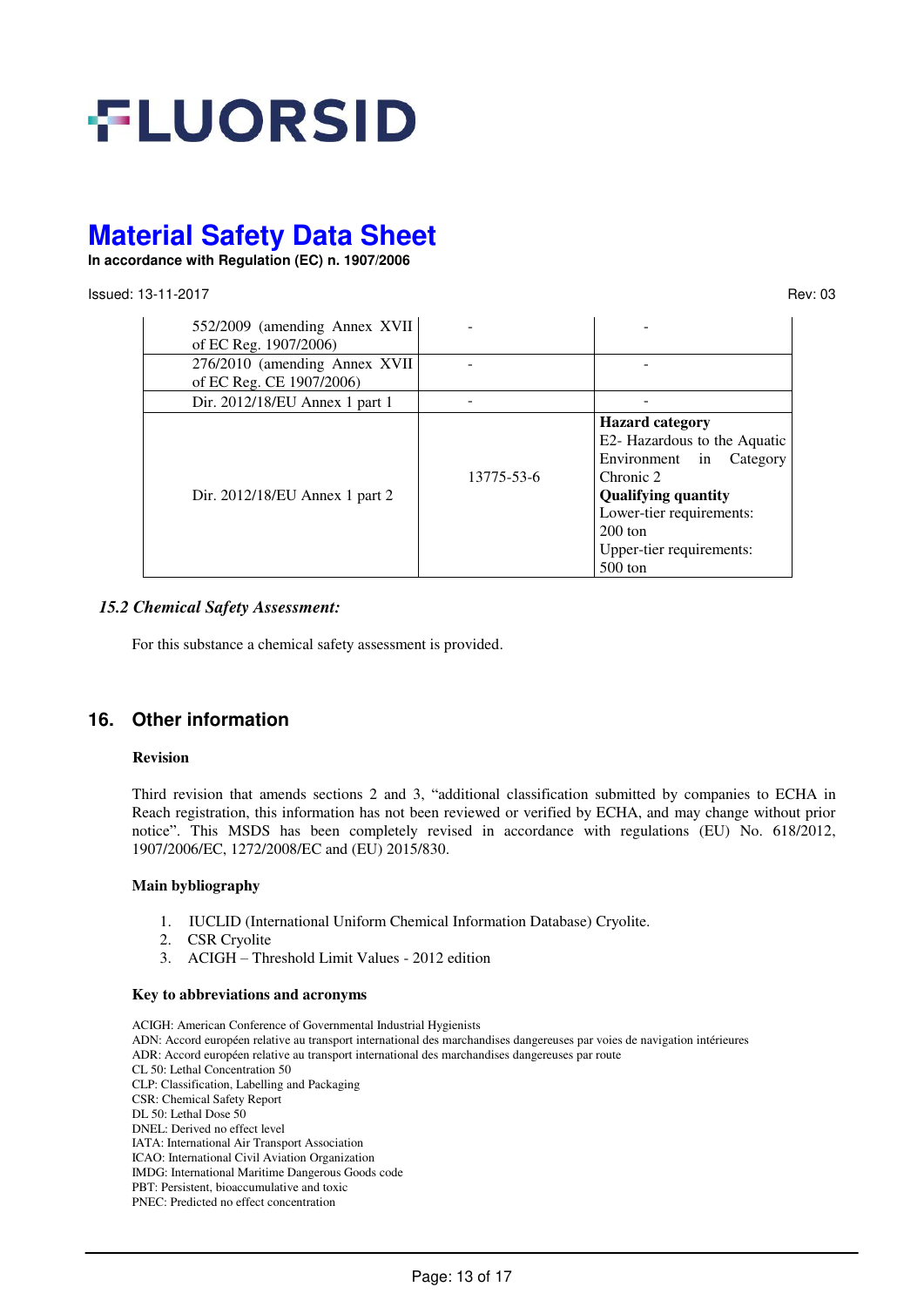

**In accordance with Regulation (EC) n. 1907/2006** 

Issued: 13-11-2017 Rev: 03

NOEC: No observed effect concentration RID: Règlement concernent le transport International ferroviaire des marchandises Dangereuses STEL: short term exposure limit SCOEL: Scientific Committee on Occupational Exposure Limit Values TWA: Time Weighted Average UE: Unione Europea vPvB: Very persistent very bioaccumulative

#### **Additional information:**

Here below are reported the use descriptors identified in sections 1.2 and 7.3.

Uses by workers in industrial settings

| <b>IU</b> number | <b>Identified Use (IU)</b>                        | <b>Substance supplied to</b> | <b>Use descriptors</b>                                                                                                                                                                                                                                                                                                                                                                                                      |
|------------------|---------------------------------------------------|------------------------------|-----------------------------------------------------------------------------------------------------------------------------------------------------------------------------------------------------------------------------------------------------------------------------------------------------------------------------------------------------------------------------------------------------------------------------|
|                  | name                                              | that use                     |                                                                                                                                                                                                                                                                                                                                                                                                                             |
| $\overline{1}$   | Manufacturing of cryolite                         | as such (substance itself)   | Process category (PROC):                                                                                                                                                                                                                                                                                                                                                                                                    |
|                  |                                                   |                              | PROC 2: Use in closed, continuous process with occasional<br>controlled exposure<br>PROC 3: Use in closed batch process (synthesis or formulation)<br>PROC 8b: Transfer of substance or preparation<br>(charging/discharging) from/to vessels/large containers at<br>dedicated facilities<br>PROC 9: Transfer of substance or preparation into small<br>containers (dedicated filling line, including weighing)             |
|                  |                                                   |                              | Environmental release category (ERC):                                                                                                                                                                                                                                                                                                                                                                                       |
|                  |                                                   |                              | ERC 1: Manufacture of substances                                                                                                                                                                                                                                                                                                                                                                                            |
|                  |                                                   |                              | Subsequent service life relevant for that use?: no                                                                                                                                                                                                                                                                                                                                                                          |
| 2                | Production and use of                             | as such (substance itself)   | Process category (PROC):                                                                                                                                                                                                                                                                                                                                                                                                    |
|                  | cryolite in the aluminium<br>industry             |                              | PROC 2: Storage of transported cryolite<br>PROC 8a: Transfer of substance or preparation<br>(charging/discharging) from/to vessels/large containers at non-<br>dedicated facilities<br>PROC 22: Potentially closed processing operations with<br>minerals/metals at elevated temperature. Industrial setting<br>PROC 26: Handling of solid inorganic substances at ambient<br>temperature                                   |
|                  |                                                   |                              | Environmental release category (ERC):                                                                                                                                                                                                                                                                                                                                                                                       |
|                  |                                                   |                              | ERC 4: Industrial use of processing aids in processes and<br>products, not becoming part of articles                                                                                                                                                                                                                                                                                                                        |
|                  |                                                   |                              | Subsequent service life relevant for that use?: no                                                                                                                                                                                                                                                                                                                                                                          |
| 3                | Formulation & (re)packing                         | in a mixture                 | Process category (PROC):                                                                                                                                                                                                                                                                                                                                                                                                    |
|                  | of substances and mixtures<br>containing cryolite |                              | PROC 5: Mixing or blending in batch processes for formulation<br>of preparations and articles (multistage and/or significant<br>contact)<br>PROC 8a: Transfer of substance or preparation<br>(charging/discharging) from/to vessels/large containers at non-<br>dedicated facilities<br>PROC 8b: Transfer of substance or preparation<br>(charging/discharging) from/to vessels/large containers at<br>dedicated facilities |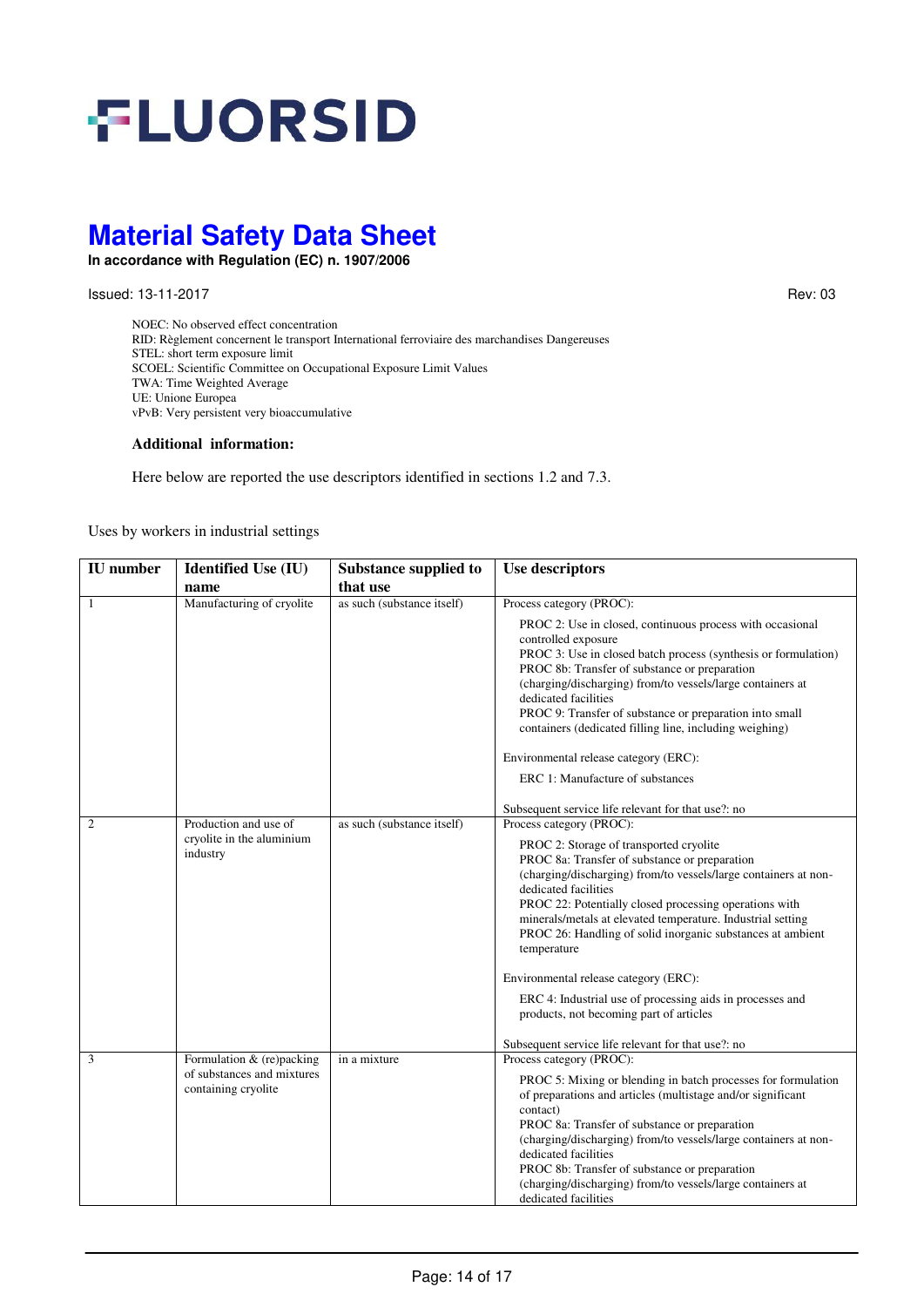

**In accordance with Regulation (EC) n. 1907/2006** 

**Issued: 13-11-2017** Rev: 03

|   |                                               |              | PROC 9: Transfer of substance or preparation into small<br>containers (dedicated filling line, including weighing)                                                                                                                                                                                                                                                                                                                                                                                                                                                                                                                                                                                                                                                                                                                                                                  |
|---|-----------------------------------------------|--------------|-------------------------------------------------------------------------------------------------------------------------------------------------------------------------------------------------------------------------------------------------------------------------------------------------------------------------------------------------------------------------------------------------------------------------------------------------------------------------------------------------------------------------------------------------------------------------------------------------------------------------------------------------------------------------------------------------------------------------------------------------------------------------------------------------------------------------------------------------------------------------------------|
|   |                                               |              | Environmental release category (ERC):                                                                                                                                                                                                                                                                                                                                                                                                                                                                                                                                                                                                                                                                                                                                                                                                                                               |
|   |                                               |              | ERC 2: Formulation of preparations                                                                                                                                                                                                                                                                                                                                                                                                                                                                                                                                                                                                                                                                                                                                                                                                                                                  |
|   |                                               |              | Subsequent service life relevant for that use?: no                                                                                                                                                                                                                                                                                                                                                                                                                                                                                                                                                                                                                                                                                                                                                                                                                                  |
| 4 | Production of articles<br>containing cryolite | in a mixture | Process category (PROC):<br>PROC 3: Use in closed batch process (synthesis or formulation)<br>PROC 5: Mixing or blending in batch processes for formulation<br>of preparations and articles (multistage and/or significant<br>contact)<br>PROC 6: Calendering operations<br>PROC 7: Industrial spraying<br>PROC 8a: Transfer of substance or preparation<br>(charging/discharging) from/to vessels/large containers at non-<br>dedicated facilities<br>PROC 10: Roller application or brushing<br>PROC 13: Treatment of articles by dipping and pouring<br>PROC 14: Production of preparations or articles by tabletting,<br>compression, extrusion, pelletisation<br>PROC 21: Low energy manipulation of substances bound in<br>materials and/or articles<br>PROC 22: Potentially closed processing operations with<br>minerals/metals at elevated temperature. Industrial setting |
|   |                                               |              | Environmental release category (ERC):                                                                                                                                                                                                                                                                                                                                                                                                                                                                                                                                                                                                                                                                                                                                                                                                                                               |
|   |                                               |              | ERC 5: Industrial use resulting in inclusion into or onto a matrix                                                                                                                                                                                                                                                                                                                                                                                                                                                                                                                                                                                                                                                                                                                                                                                                                  |
| 5 | End use of articles                           | in a mixture | Subsequent service life relevant for that use?: no<br>Process category (PROC):                                                                                                                                                                                                                                                                                                                                                                                                                                                                                                                                                                                                                                                                                                                                                                                                      |
|   | containing cryolite in<br>industry            |              | PROC 2: Use in closed, continuous process with occasional<br>controlled exposure<br>PROC 21: Low energy manipulation of substances bound in<br>materials and/or articles<br>PROC 24: High (mechanical) energy work-up of substances<br>bound in materials and/or articles<br>PROC 25: Other hot work operations with metals<br>Environmental release category (ERC):<br>ERC 10b: Wide dispersive outdoor use of long-life articles and                                                                                                                                                                                                                                                                                                                                                                                                                                              |
|   |                                               |              | materials with high or intended release (including abrasive<br>processing)<br>ERC 11a: Wide dispersive indoor use of long-life articles and<br>materials with low release<br>ERC 11b: Wide dispersive indoor use of long-life articles and<br>materials with high or intended release (including abrasive<br>processing)<br>ERC 12a: Industrial processing of articles with abrasive<br>techniques (low release)<br>ERC 12b: Industrial processing of articles with abrasive<br>techniques (high release)                                                                                                                                                                                                                                                                                                                                                                           |
|   |                                               |              | Subsequent service life relevant for that use?: yes                                                                                                                                                                                                                                                                                                                                                                                                                                                                                                                                                                                                                                                                                                                                                                                                                                 |
|   |                                               |              | Article category related to subsequent service life (AC):                                                                                                                                                                                                                                                                                                                                                                                                                                                                                                                                                                                                                                                                                                                                                                                                                           |
|   |                                               |              | AC 2: Machinery, mechanical appliances, electrical/electronic<br>articles                                                                                                                                                                                                                                                                                                                                                                                                                                                                                                                                                                                                                                                                                                                                                                                                           |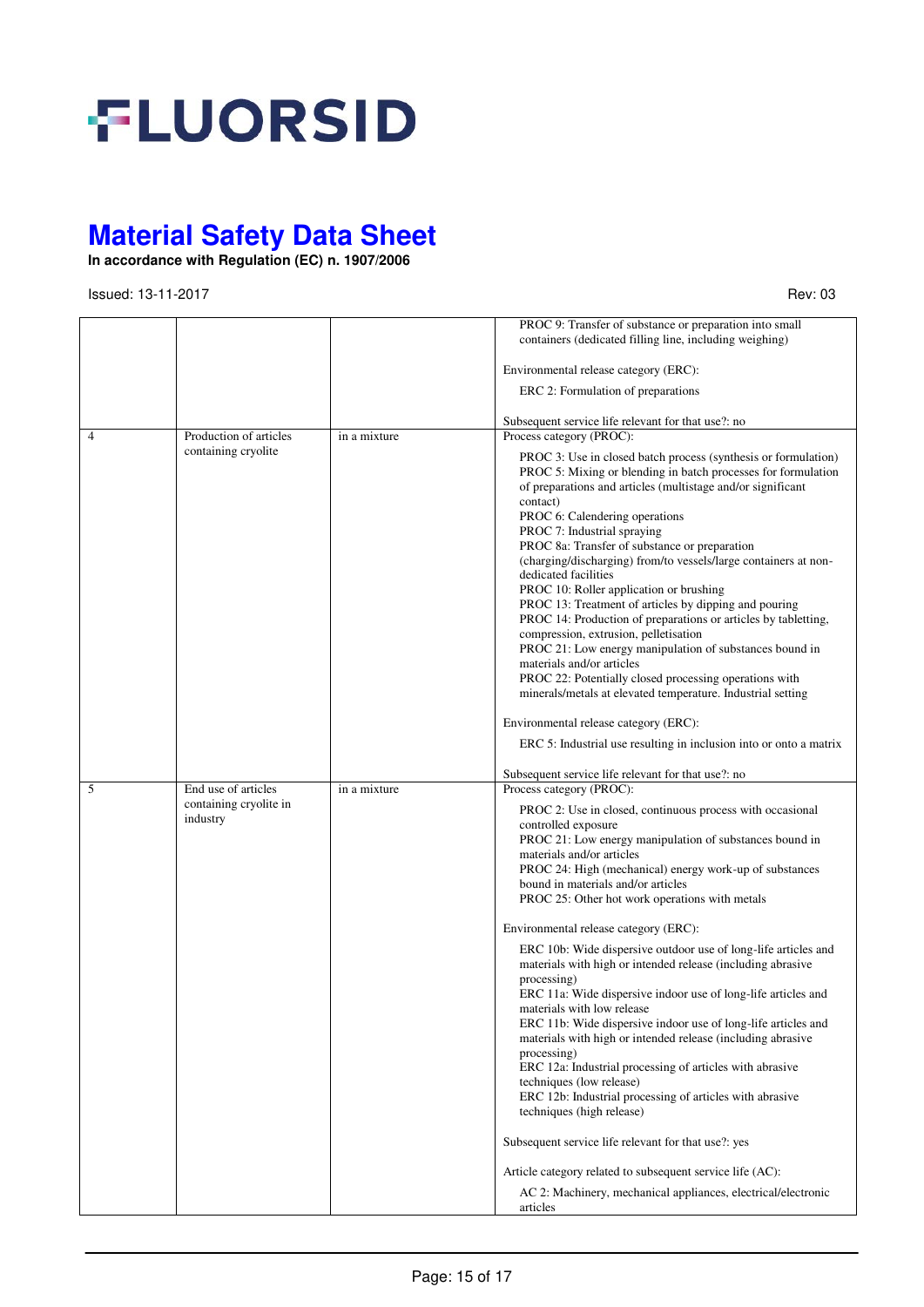

**In accordance with Regulation (EC) n. 1907/2006** 

**Issued: 13-11-2017** Rev: 03

|    |             |              | AC 0: Other: TARIC 8311000000, TARIC 6813810000, TARIC<br>6805000000                                                                                                                                                      |
|----|-------------|--------------|---------------------------------------------------------------------------------------------------------------------------------------------------------------------------------------------------------------------------|
| -6 | Use as flux | in a mixture | Process category (PROC):                                                                                                                                                                                                  |
|    |             |              | PROC 22: Potentially closed processing operations with<br>minerals/metals at elevated temperature. Industrial setting<br>PROC 23: Open processing and transfer operations with<br>minerals/metals at elevated temperature |
|    |             |              | Market sector by type of chemical product:                                                                                                                                                                                |
|    |             |              | PC 38: Welding and soldering products (with flux coatings or<br>flux cores.), flux products<br>PC 0: Other: UCN F20000                                                                                                    |
|    |             |              | Environmental release category (ERC):                                                                                                                                                                                     |
|    |             |              | ERC 4: Industrial use of processing aids in processes and<br>products, not becoming part of articles                                                                                                                      |
|    |             |              | Sector of end use (SU):                                                                                                                                                                                                   |
|    |             |              | SU 14: Manufacture of basic metals, including alloys<br>SU 0: Other: NACE C24.5                                                                                                                                           |
|    |             |              | Subsequent service life relevant for that use?: no                                                                                                                                                                        |

Uses by professional workers

| IU     | <b>Identified Use (IU)</b>                                  | <b>Substance supplied</b> | <b>Use descriptors</b>                                                                                                                                                                                                                                                                                                                                                                                                                                                                                                                                                                                                                                                                                                                                                                                                                                                                                                                                                                                                                                                         |
|--------|-------------------------------------------------------------|---------------------------|--------------------------------------------------------------------------------------------------------------------------------------------------------------------------------------------------------------------------------------------------------------------------------------------------------------------------------------------------------------------------------------------------------------------------------------------------------------------------------------------------------------------------------------------------------------------------------------------------------------------------------------------------------------------------------------------------------------------------------------------------------------------------------------------------------------------------------------------------------------------------------------------------------------------------------------------------------------------------------------------------------------------------------------------------------------------------------|
| number | name                                                        | to that use               |                                                                                                                                                                                                                                                                                                                                                                                                                                                                                                                                                                                                                                                                                                                                                                                                                                                                                                                                                                                                                                                                                |
| 7      | End use of articles containing<br>cryolite by professionals | in a mixture              | Process category (PROC):<br>PROC 15: Use as laboratory reagent<br>PROC 21: Low energy manipulation of substances<br>bound in materials and/or articles<br>PROC 23: Open processing and transfer operations<br>with minerals/metals at elevated temperature<br>PROC 24: High (mechanical) energy work-up of<br>substances bound in materials and/or articles<br>PROC 25: Other hot work operations with metals<br>Environmental release category (ERC):<br>ERC 8a: Wide dispersive indoor use of processing aids<br>in open systems<br>ERC 8e: Wide dispersive outdoor use of reactive<br>substances in open systems<br>ERC 10a: Wide dispersive outdoor use of long-life<br>articles and materials with low release<br>ERC 10b: Wide dispersive outdoor use of long-life<br>articles and materials with high or intended release<br>(including abrasive processing)<br>ERC 11a: Wide dispersive indoor use of long-life<br>articles and materials with low release<br>ERC 11b: Wide dispersive indoor use of long-life<br>articles and materials with high or intended release |
|        |                                                             |                           | (including abrasive processing)                                                                                                                                                                                                                                                                                                                                                                                                                                                                                                                                                                                                                                                                                                                                                                                                                                                                                                                                                                                                                                                |
|        |                                                             |                           | Subsequent service life relevant for that use?: yes                                                                                                                                                                                                                                                                                                                                                                                                                                                                                                                                                                                                                                                                                                                                                                                                                                                                                                                                                                                                                            |